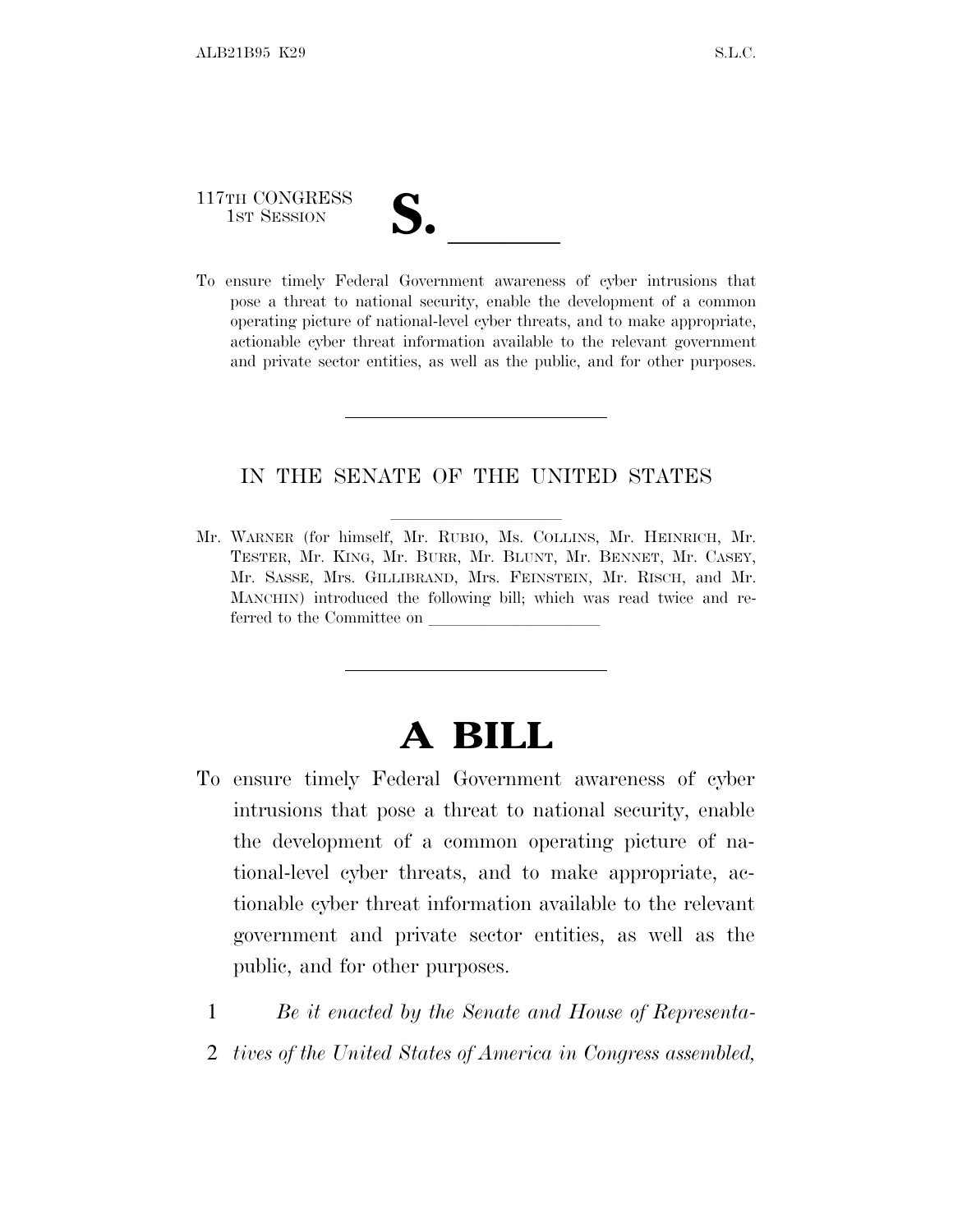#### **SECTION 1. SHORT TITLE.**

 This Act may be cited as the ''Cyber Incident Notifi-cation Act of 2021''.

### **SEC. 2. CYBERSECURITY INTRUSION REPORTING CAPABILI-**

**TIES.**

 (a) I<sup>N</sup> GENERAL.—Title XXII of the Homeland Se- curity Act of 2002 (6 U.S.C. 651 et seq.) is amended by adding at the end the following:

## **''Subtitle C—Cybersecurity Intrusion Reporting Capabilities**

### **''SEC. 2231. DEFINITIONS.**

''In this subtitle:

13 "(1) DEFINITIONS FROM SECTION 2201.—The definitions in section 2201 shall apply to this sub-title, except as otherwise provided.

16 ''(2) AGENCY.—The term 'Agency' means the Cybersecurity and Infrastructure Security Agency.

18 "(3) APPROPRIATE CONGRESSIONAL COMMIT- TEES.—In this section, the term 'appropriate con-gressional committees' means—

21 ''(A) the Committee on Homeland Security and Governmental Affairs of the Senate;

23 "'(B) the Select Committee on Intelligence of the Senate;

25 "'(C) the Committee on the Judiciary of the Senate;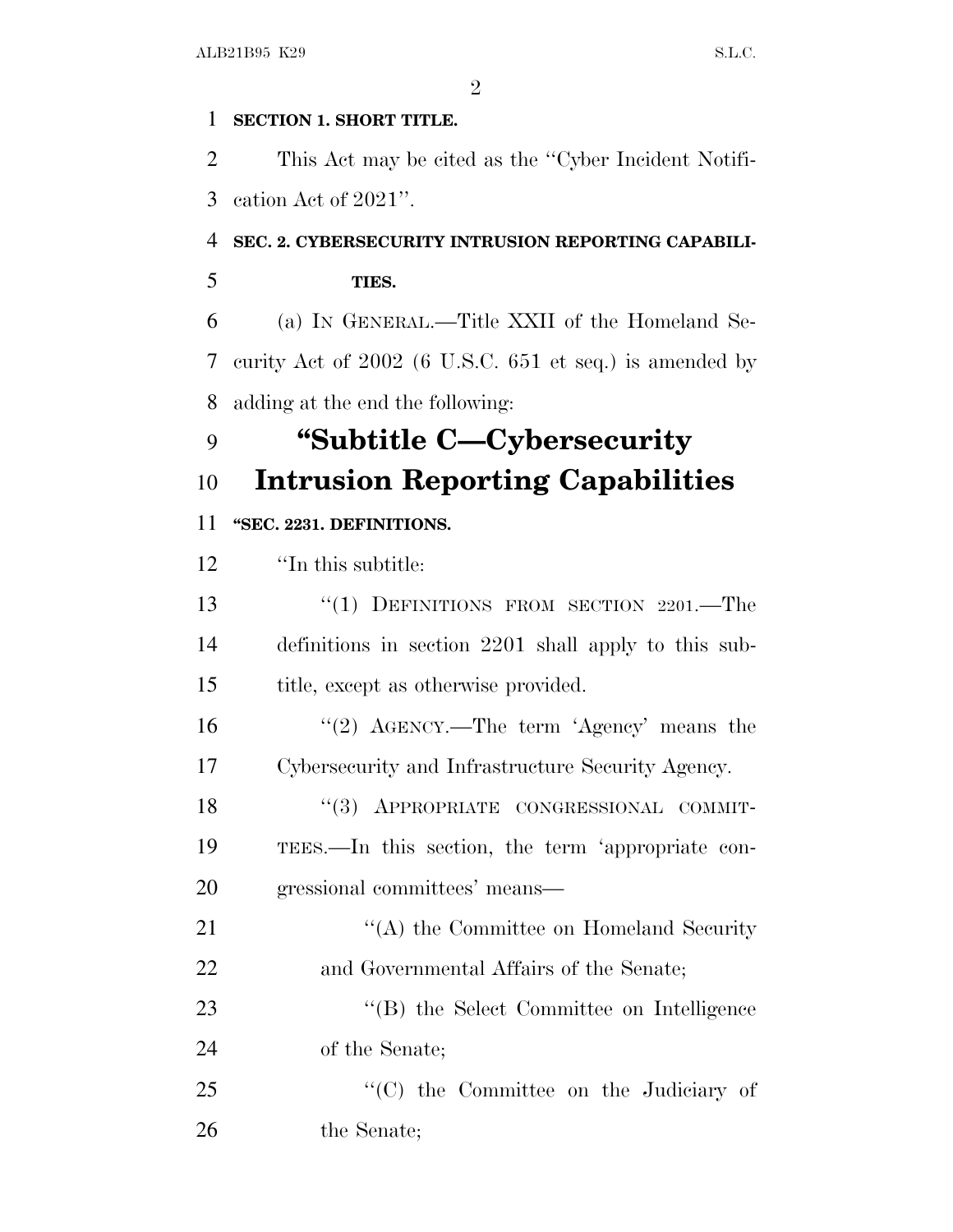| $\mathbf{1}$   | "(D) the Committee on Armed Services of                |
|----------------|--------------------------------------------------------|
| $\overline{2}$ | the Senate;                                            |
| 3              | $\lq\lq(E)$ the Committee on Homeland Security         |
| $\overline{4}$ | of the House of Representatives;                       |
| 5              | $\lq\lq(F)$ the Permanent Select Committee on          |
| 6              | Intelligence of the House of Representatives;          |
| $\overline{7}$ | "(G) the Committee on the Judiciary of                 |
| 8              | the House of Representatives; and                      |
| 9              | "(H) the Committee on Armed Services of                |
| 10             | the House of Representatives.                          |
| 11             | "(4) COVERED ENTITY.—The term 'covered en-             |
| 12             | tity' has the meaning given the term under the rules   |
| 13             | required to be promulgated under section $2233(d)$ .   |
| 14             | "(5) CRITICAL INFRASTRUCTURE.—The term                 |
| 15             | 'critical infrastructure' has the meaning given the    |
| 16             | term in section $1016(e)$ of the Critical Infrastruc-  |
| 17             | ture Protection Act of 2001 (42 U.S.C. 5195 $e(e)$ ).  |
| 18             | "(6) CYBER INTRUSION REPORTING CAPABILI-               |
| 19             | TIES.—The term 'Cyber Intrusion Reporting Capa-        |
| 20             | bilities' means the cybersecurity intrusion reporting  |
| 21             | capabilities established under section 2232.           |
| 22             | CYBERSECURITY NOTIFICATION.—The<br>``(7)               |
| 23             | term 'cybersecurity notification' means a notification |
| 24             | of a cybersecurity intrusion, as defined in accord-    |
| 25             | ance with section 2233.                                |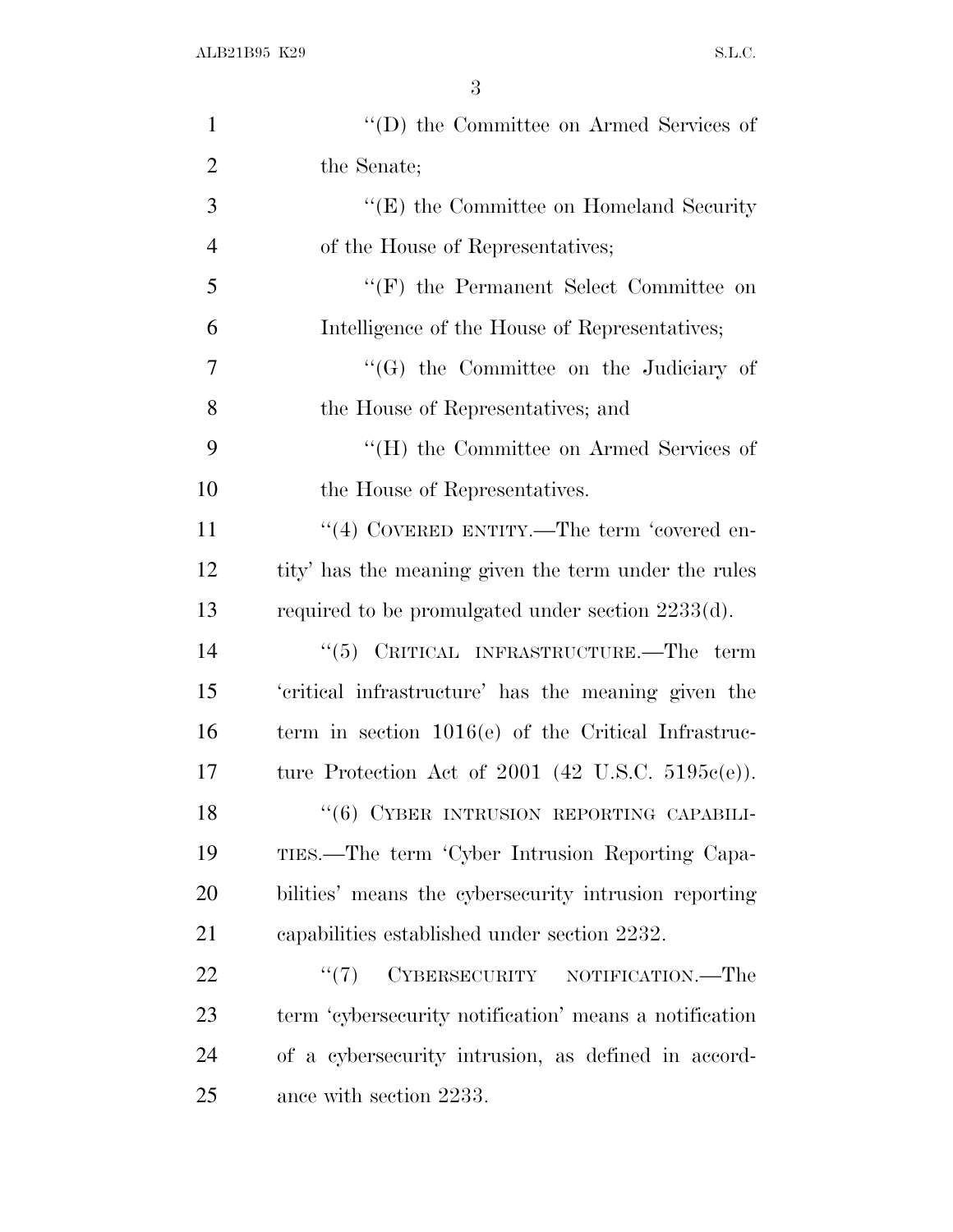| $\mathbf{1}$   | "(8) DIRECTOR.—The term 'Director' means             |
|----------------|------------------------------------------------------|
| $\overline{2}$ | the Director of the Cybersecurity and Infrastructure |
| 3              | Security Agency.                                     |
| $\overline{4}$ | "(9) FEDERAL AGENCY.—The term 'Federal               |
| 5              | agency' has the meaning given the term 'agency' in   |
| 6              | section 3502 of title 44, United States Code.        |
| 7              | "(10) FEDERAL CONTRACTOR.—The term 'Fed-             |
| 8              | eral contractor'—                                    |
| 9              | "(A) means a contractor or subcontractor             |
| 10             | (at any tier) of the United States Government;       |
| 11             | and                                                  |
| 12             | $\lq\lq (B)$ does not include a contractor or sub-   |
| 13             | contractor that holds only—                          |
| 14             | "(i) service contracts to provide                    |
| 15             | housekeeping or custodial services; or               |
| 16             | "(ii) contracts to provide products or               |
| 17             | services unrelated to information tech-              |
| 18             | nology below the micro-purchase threshold            |
| 19             | (as defined in section $2.101$ of title 48,          |
| 20             | Code of Federal Regulations, or any suc-             |
| 21             | cessor thereto).                                     |
| 22             | "(11) INFORMATION TECHNOLOGY.—The term               |
| 23             | 'information technology' has the meaning given the   |
| 24             | term in section 11101 of title 40, United States     |
| 25             | Code.                                                |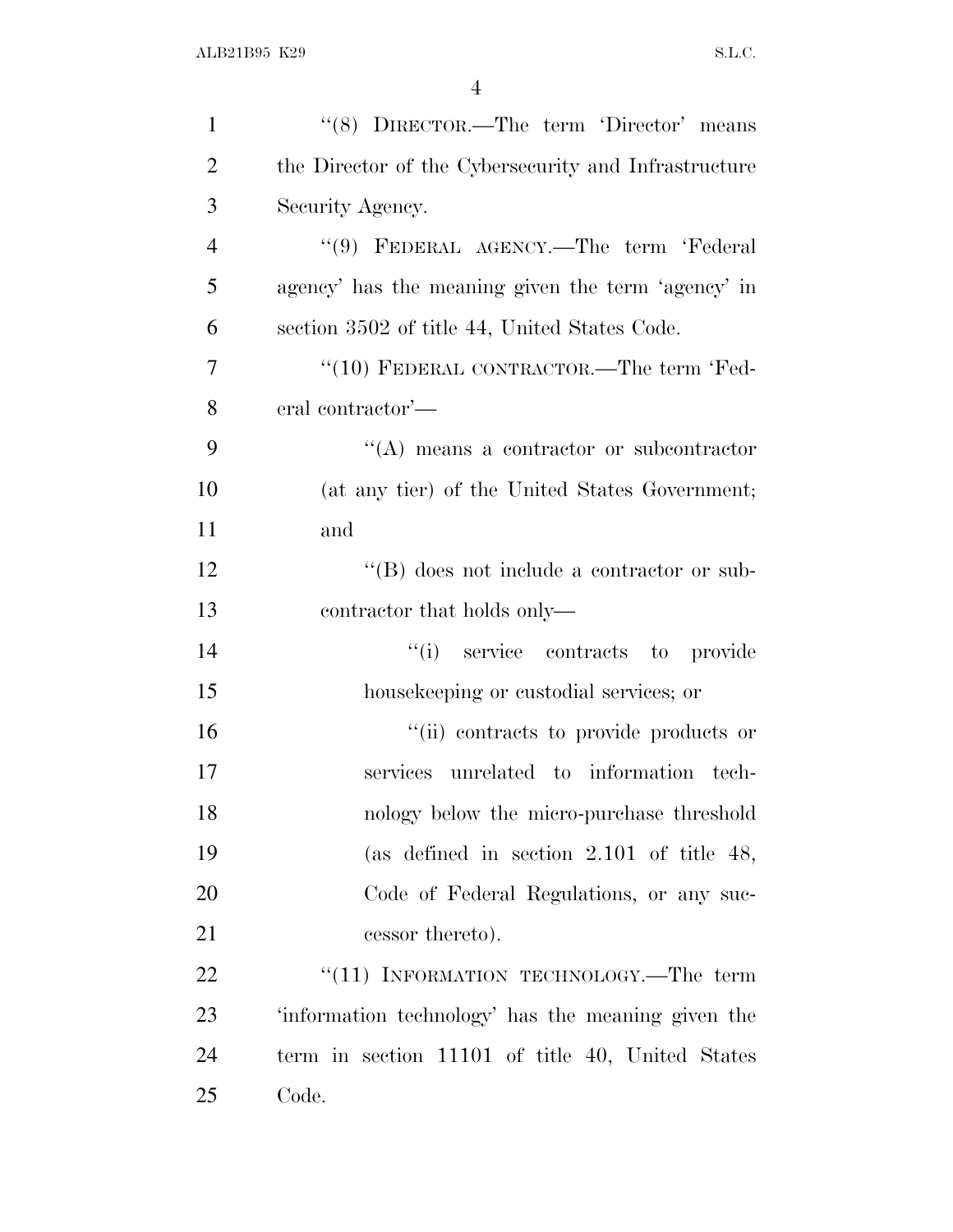1 ''(12) RANSOMWARE.—The term 'ransomware' means any type of malicious software that prevents the legitimate owner or operator of an information system or network from accessing computer files, systems, or networks and demands the payment of a ransom for the return of such access.

### **''SEC. 2232. ESTABLISHMENT OF CYBERSECURITY INTRU-SION REPORTING CAPABILITIES.**

 ''(a) DESIGNATION.—The Agency shall be the des- ignated agency within the Federal Government to receive cybersecurity notifications from other Federal agencies and covered entities in accordance with this subtitle.

 ''(b) ESTABLISHMENT.—Not later than 240 days after the date of enactment of this subtitle, the Director shall establish Cyber Intrusion Reporting Capabilities to facilitate the submission of timely, secure, and confidential cybersecurity notifications from Federal agencies and cov-ered entities to the Agency.

 ''(c) RE-EVALUATION OF SECURITY.—The Director shall re-evaluate the security of the Cyber Intrusion Re- porting Capabilities not less frequently than once every 2 years.

 ''(d) REQUIREMENTS.—The Cyber Intrusion Report-ing Capabilities shall allow the Agency—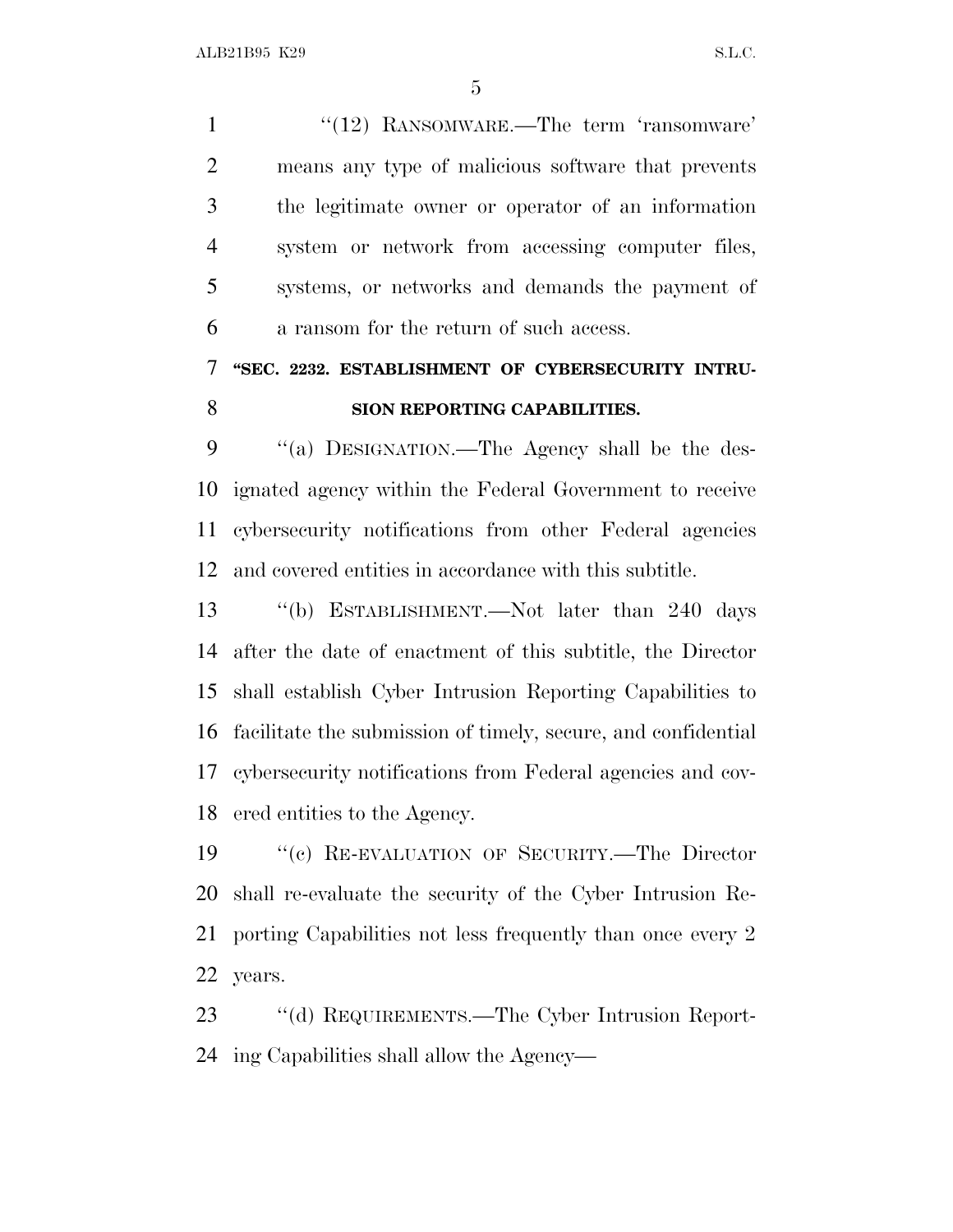| $\mathbf{1}$   | $\lq(1)$ to accept classified submissions and notifi-     |
|----------------|-----------------------------------------------------------|
| $\overline{2}$ | cations; and                                              |
| 3              | $\lq(2)$ to accept a cybersecurity notification from      |
| $\overline{4}$ | any entity, regardless of whether the entity is a cov-    |
| 5              | ered entity.                                              |
| 6              | "(e) LIMITATIONS ON USE OF INFORMATION.- Any              |
| 7              | cybersecurity notification submitted to the Agency        |
| 8              | through the Cyber Intrusion Reporting Capabilities estab- |
| 9              | lished under this section—                                |
| 10             | $\lq(1)$ shall be exempt from disclosure under sec-       |
| 11             | tion 552 of title 5, United States Code (commonly         |
| 12             | referred to as the "Freedom of Information Act"),         |
| 13             | in accordance with subsection $(b)(3)(B)$ of such sec-    |
| 14             | tion 552, and any State, Tribal, or local provision of    |
| 15             | law requiring disclosure of information or records;       |
| 16             | and                                                       |
| 17             | "(2) may not be—                                          |
| 18             | "(A) admitted as evidence in any civil or                 |
| 19             | criminal action brought against the victim of             |
| 20             | the cybersecurity incident, except for actions            |
| 21             | brought by the Federal Government under sec-              |
| 22             | tion $2233(h)$ ; or                                       |
| 23             | $\lq\lq$ subject to a subpoena, unless the sub-           |
| 24             | poena is issued by Congress and necessary for             |
| 25             | congressional oversight purposes.                         |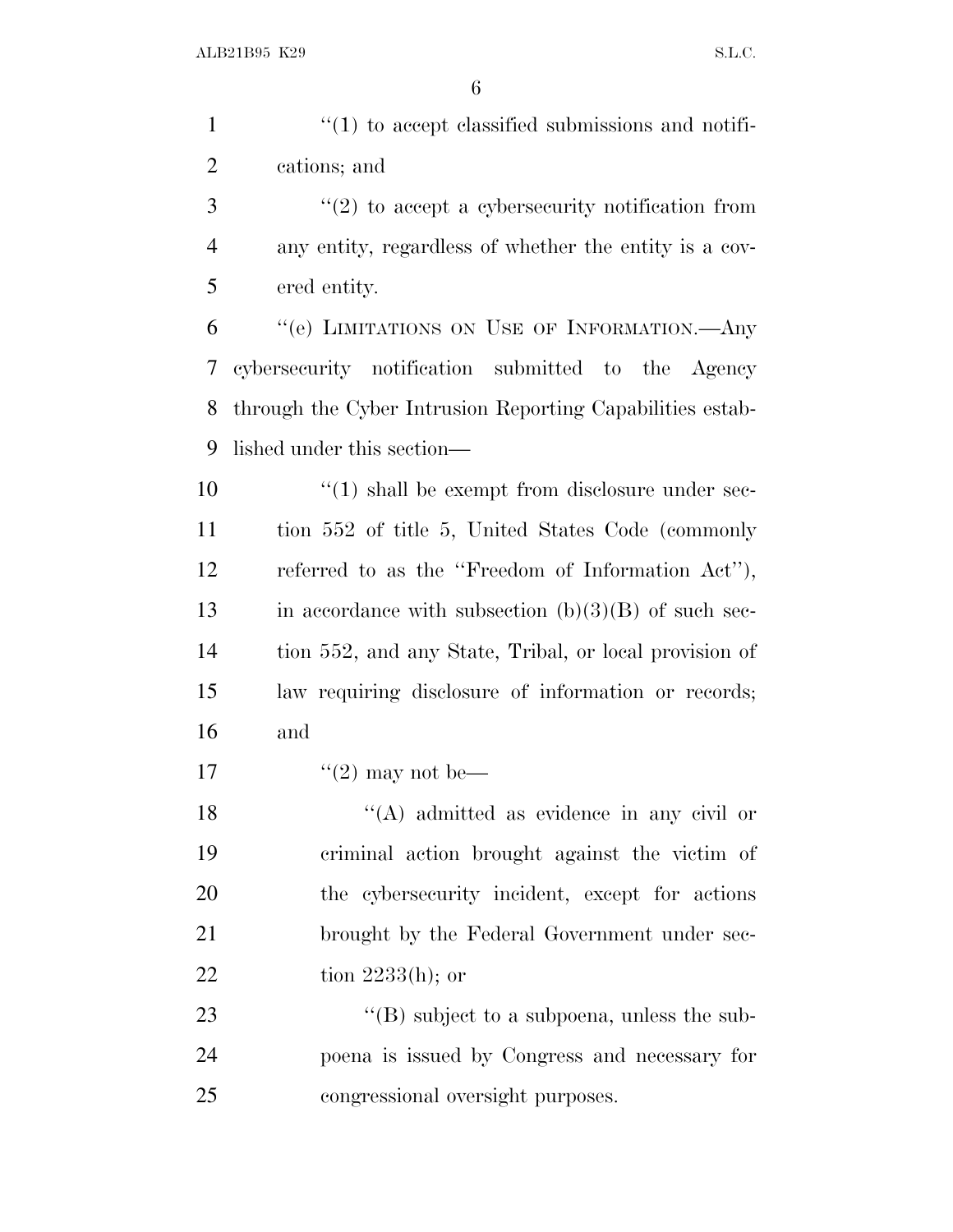ALB21B95 K29 S.L.C.

 ''(f) PRIVACY.—The Agency shall adopt privacy and data protection procedures, based on the comparable pri- vacy and data protection procedures developed for infor- mation received and shared pursuant to the Cybersecurity Information Sharing Act of 2015 (6 U.S.C. 1501 et seq.), for information submitted to the Agency through the Cyber Intrusion Reporting Capabilities established under subsection (b) that is known at the time of sharing to con- tain personal information of a specific individual or infor- mation that identifies a specific individual that is not di-rectly related to a cybersecurity threat.

12 "(g) ANNUAL REPORTS.—

13 "(1) DIRECTOR REPORTING REQUIREMENT. Not later than 1 year after the date on which the Cyber Intrusion Reporting Capabilities are estab- lished and once each year thereafter, the Director shall submit to the appropriate congressional com- mittees a report, in classified form if necessary, on the number of notifications received through the Cyber Intrusion Reporting Capabilities, and a de- scription of the associated mitigations taken, during the 1-year period preceding the report.

23 "(2) SECRETARY REPORTING REQUIREMENT. Not later than 1 year after the date on which the Cyber Intrusion Reporting Capabilities are estab-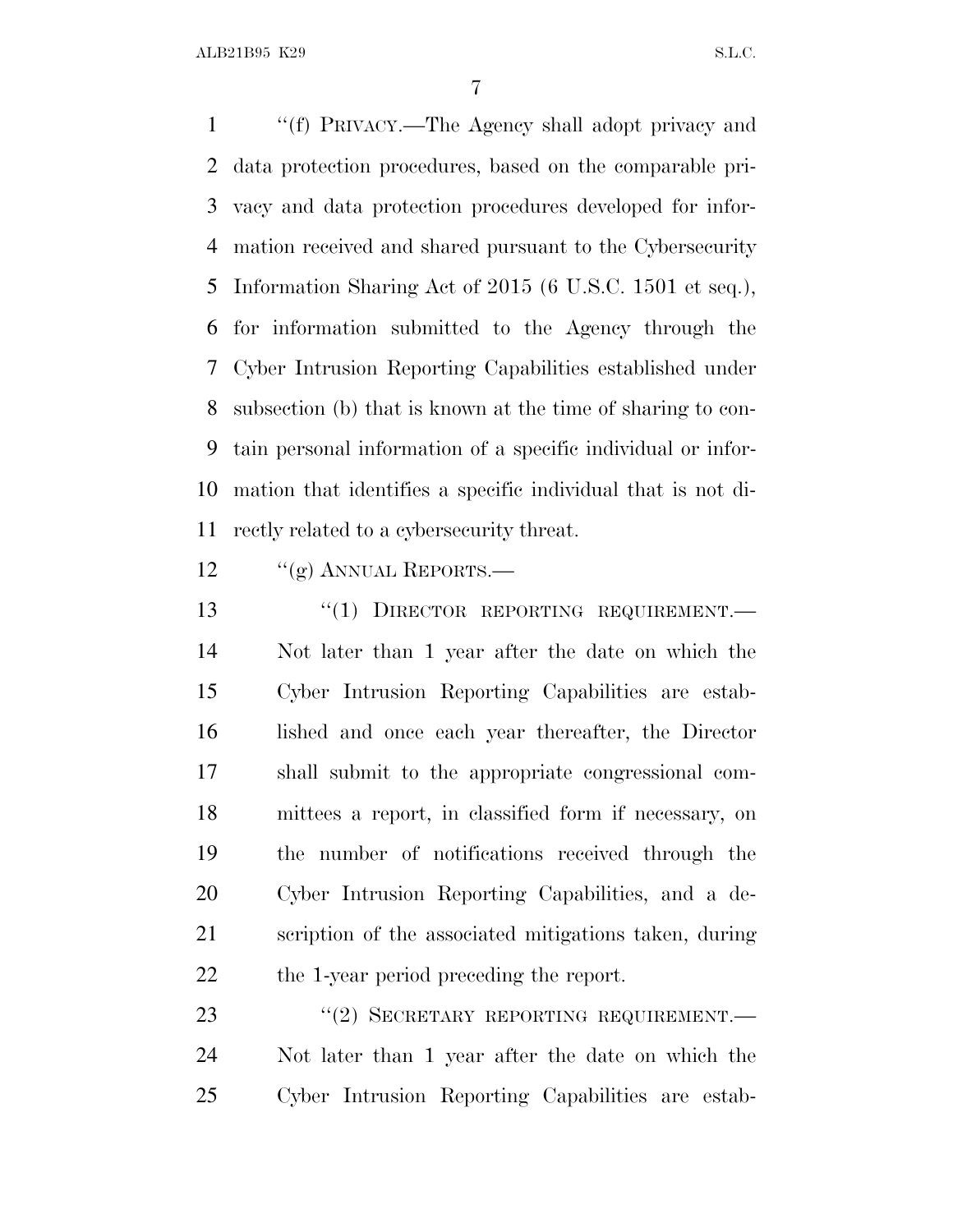| $\mathbf{1}$   | lished, and once each year thereafter, the Secretary   |
|----------------|--------------------------------------------------------|
| $\overline{2}$ | shall submit to the appropriate congressional com-     |
| 3              | mittees a report on—                                   |
| $\overline{4}$ | $\lq\lq$ the categories of covered entities, not-      |
| 5              | ing additions or removals of categories, that are      |
| 6              | required to submit cybersecurity notifications;        |
| 7              | and                                                    |
| 8              | $\cdot$ (B) the types of cybers ecurity intrusions     |
| 9              | and other information required to be submitted         |
| 10             | a cybersecurity notification, noting any<br>as         |
| 11             | changes from the previous submission.                  |
| 12             | "(3) FORM.—The annual reports required                 |
| 13             | under this subsection may be submitted as a single     |
| 14             | report for each year, at the discretion of the Sec-    |
| 15             | retary.                                                |
| 16             | "SEC. 2233. REQUIRED NOTIFICATIONS.                    |
| 17             | "(a) NOTIFICATIONS.—                                   |
| 18             | $\lq(1)$ In GENERAL.—Except as provided in para-       |
| 19             | graph $(2)$ , not later than 24 hours after the con-   |
| 20             | firmation of a cybersecurity intrusion or potential    |
| 21             | cybersecurity intrusion, the Federal agency or cov-    |
| 22             | ered entity that discovered the cybersecurity intru-   |
| 23             | sion or potential cybersecurity intrusion shall submit |
| 24             | a cybersecurity notification to the Agency through     |
| 25             | the Cyber Intrusion Reporting Capabilities.            |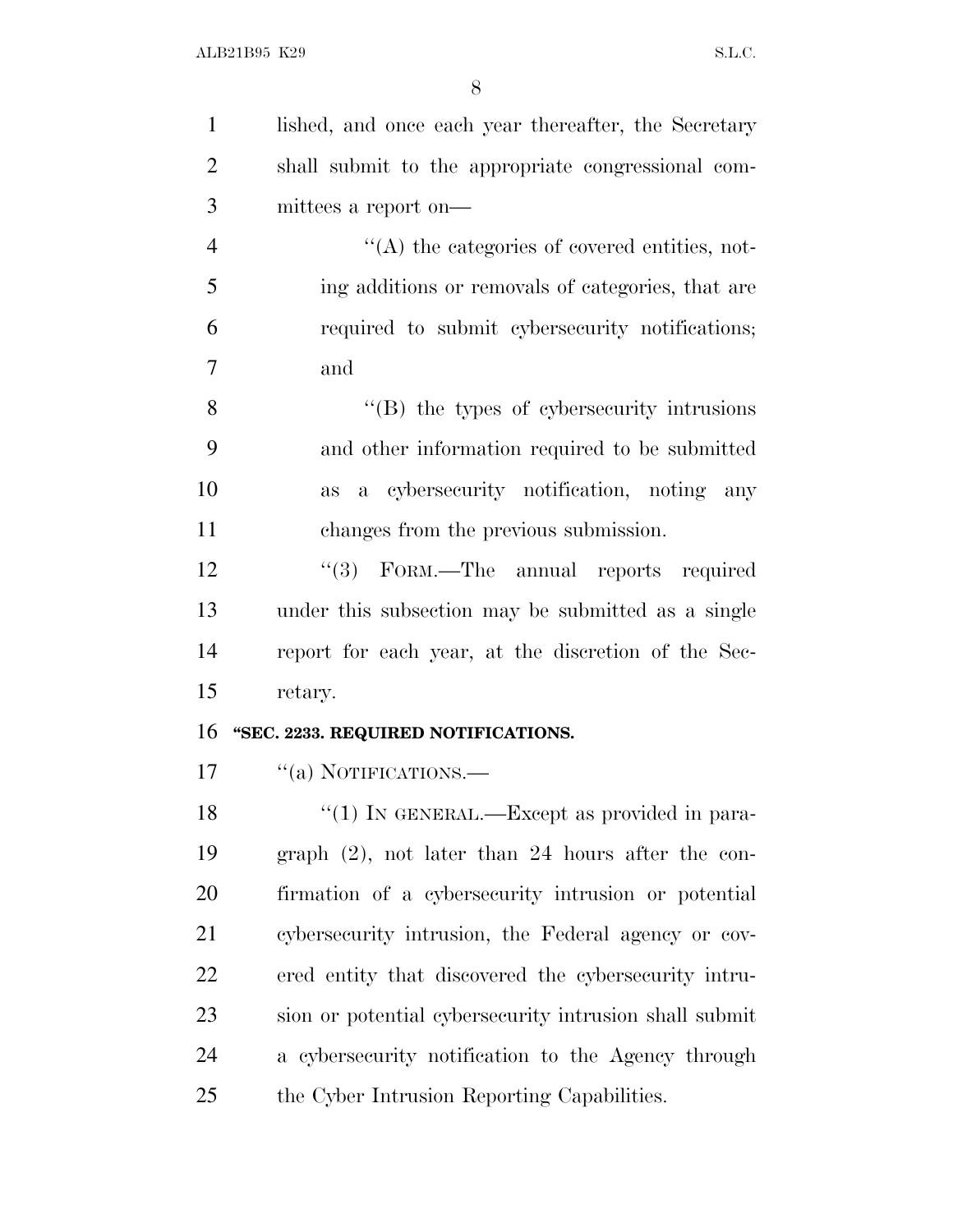1 "(2) EXCEPTION.—If a Federal agency or cov- ered entity required to submit a cybersecurity notifi- cation under paragraph (1) is subject to another Federal law, regulation, policy, or government con- tract requiring notification of a cybersecurity intru- sion or potential cybersecurity intrusion to a Federal agency within less than 24 hours, the notification deadline required in the applicable law, regulation, or policy shall also apply to the notification required under this section.

 ''(b) REQUIRED UPDATES.—A Federal agency or covered entity that submits a cybersecurity notification under subsection (a) shall, until the date on which the cy- bersecurity incident is mitigated or any follow-up inves- tigation is completed, submit updated cybersecurity threat information to the Agency through the Cyber Intrusion Reporting Capabilities not later than 72 hours after the discovery of new information.

 ''(c) REQUIRED CONTENTS.—The notification and required updates submitted under subsections (a) and (b) shall include, at minimum, any information required to be included pursuant to the rules promulgated under sub-section (d).

24 "(d) REQUIRED RULEMAKING.—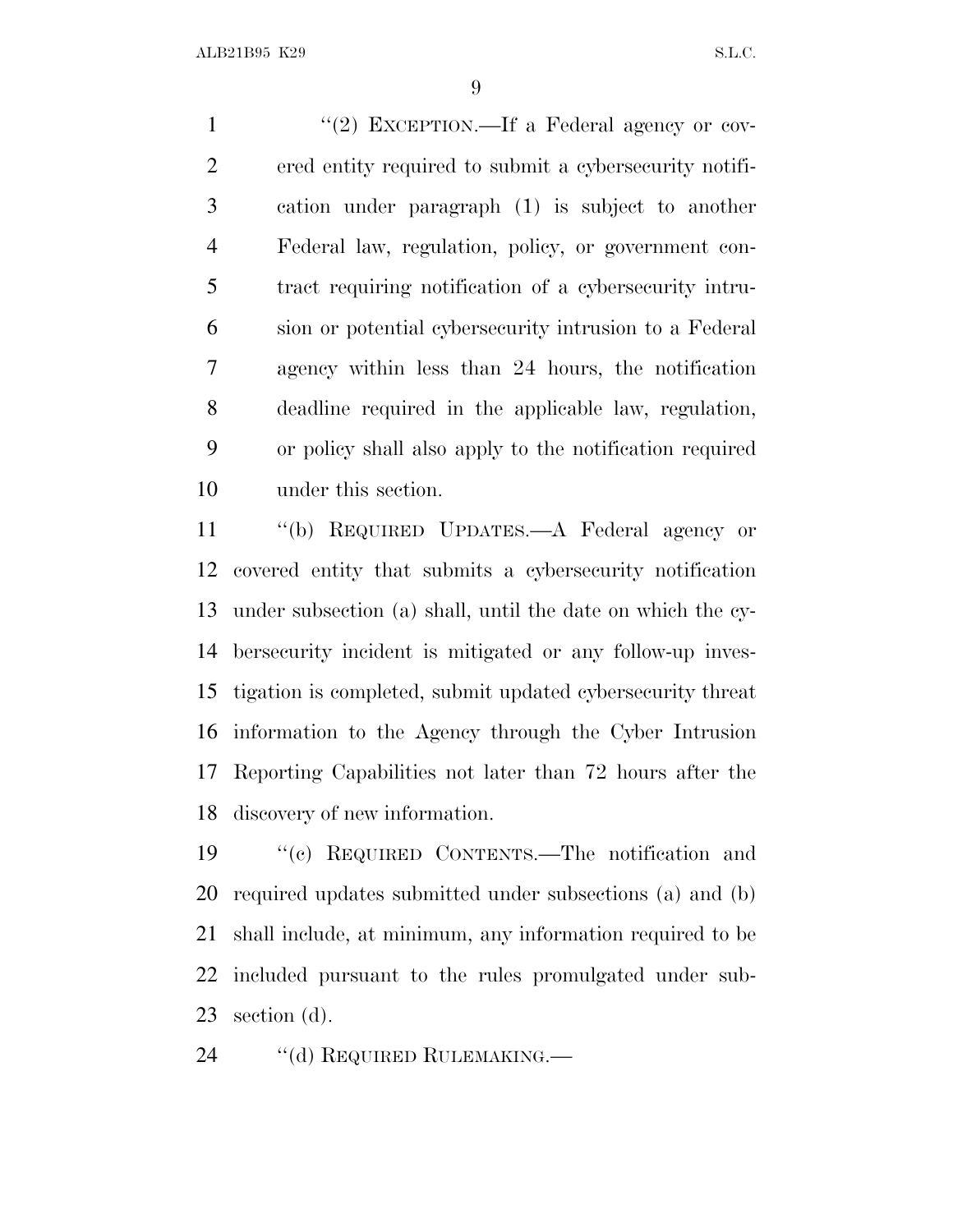1 "(1) IN GENERAL.—Notwithstanding any provi- sions set out in this title that may limit or restrict the promulgation of rules, and not later than 270 days after the date of enactment of this subtitle, the Secretary, acting through the Director, in coordina- tion with the Director of National Intelligence, the Director of the Office of Management and Budget, the Secretary of Defense, and the National Cyber Director, shall promulgate interim final rules, waiving prior public notice, and accepting comments after the effective date in order to inform the final rules—

 ''(A) that define 'covered entity' for the purpose of identifying entities subject to the cy- bersecurity notification requirements of this section and which shall include, at a minimum, Federal contractors, owners or operators of critical infrastructure, as determined appro- priate by the Director based on assessment of risks posed by compromise of critical infrastruc- ture operation, and nongovernmental entities that provide cybersecurity incident response services;

24  $\text{``(B)}$  that define 'cybersecurity intrusion' and 'potential cybersecurity intrusion' for the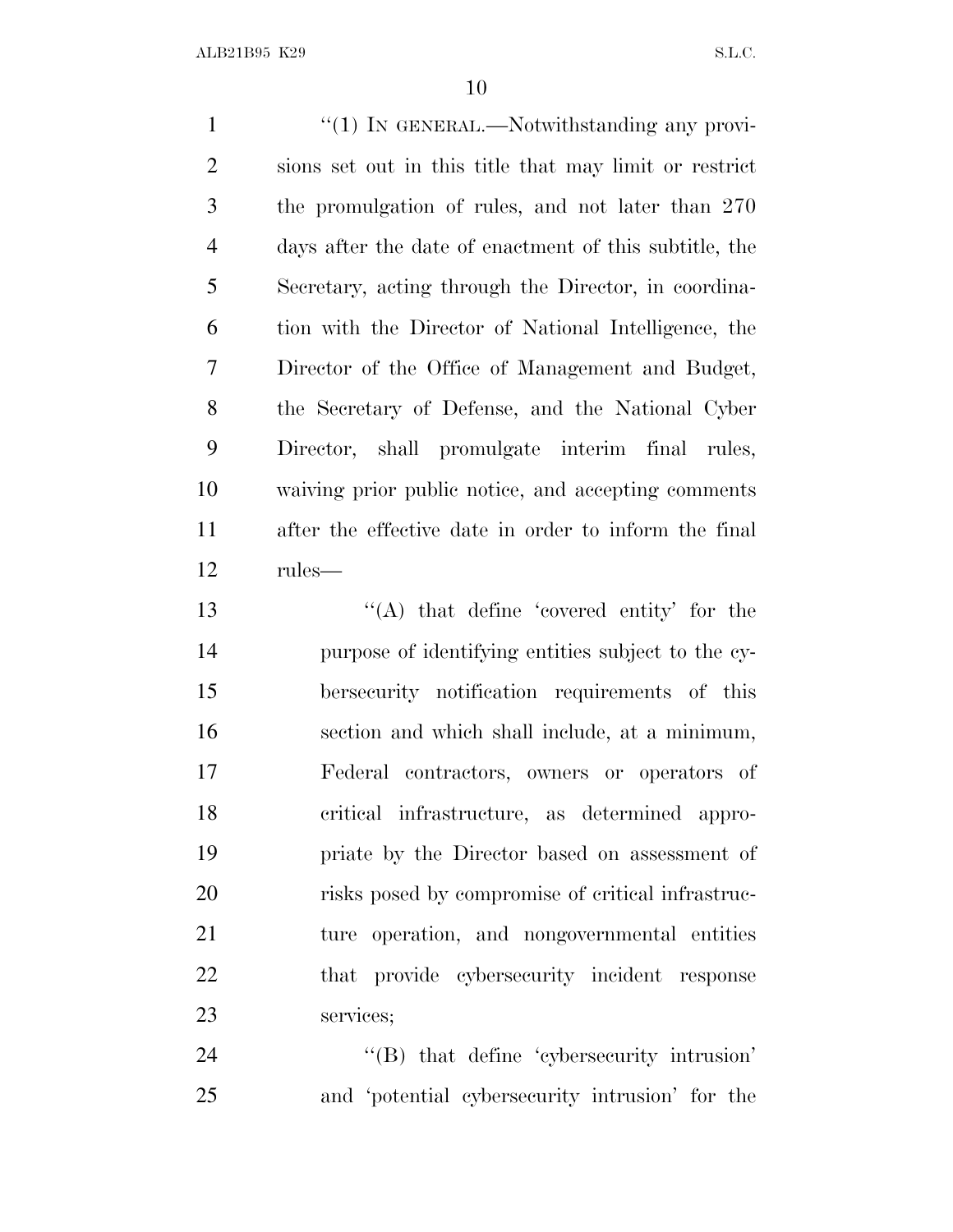| $\mathbf{1}$   | purpose of determining when a cybersecurity            |
|----------------|--------------------------------------------------------|
| $\overline{2}$ | notification shall be submitted under this sec-        |
| 3              | tion;                                                  |
| $\overline{4}$ | "(C) that define 'cybersecurity threat in-             |
| 5              | formation' for the purpose of describing the           |
| 6              | threat information to be included in a cyberse-        |
| $\tau$         | curity notification under this section;                |
| 8              | $\lq\lq$ that define 'confirmation of a cyber-         |
| 9              | security incident or potential cybersecurity inci-     |
| 10             | dent' for the purpose of determining when a no-        |
| 11             | tification obligation is triggered;                    |
| 12             | $\lq\lq(E)$ that address whether a Federal agen-       |
| 13             | cy or covered entity shall be required to provide      |
| 14             | a cybersecurity notification for a cybersecurity       |
| 15             | intrusion of which the Federal agency or cov-          |
| 16             | ered entity is aware, but does not directly im-        |
| 17             | the networks or information systems<br>pact            |
| 18             | owned or operated by the Federal agency or             |
| 19             | covered entity; and                                    |
| 20             | $\lq\lq(F)$ that contain other provisions nec-         |
| 21             | essary to implement the requirements of this           |
| 22             | subtitle.                                              |
| 23             | "(2) REQUIREMENTS FOR DEFINITIONS.—At a                |
| 24             | minimum, the definitions of 'cybersecurity intrusion'  |
| 25             | and 'potential cybersecurity intrusion' required to be |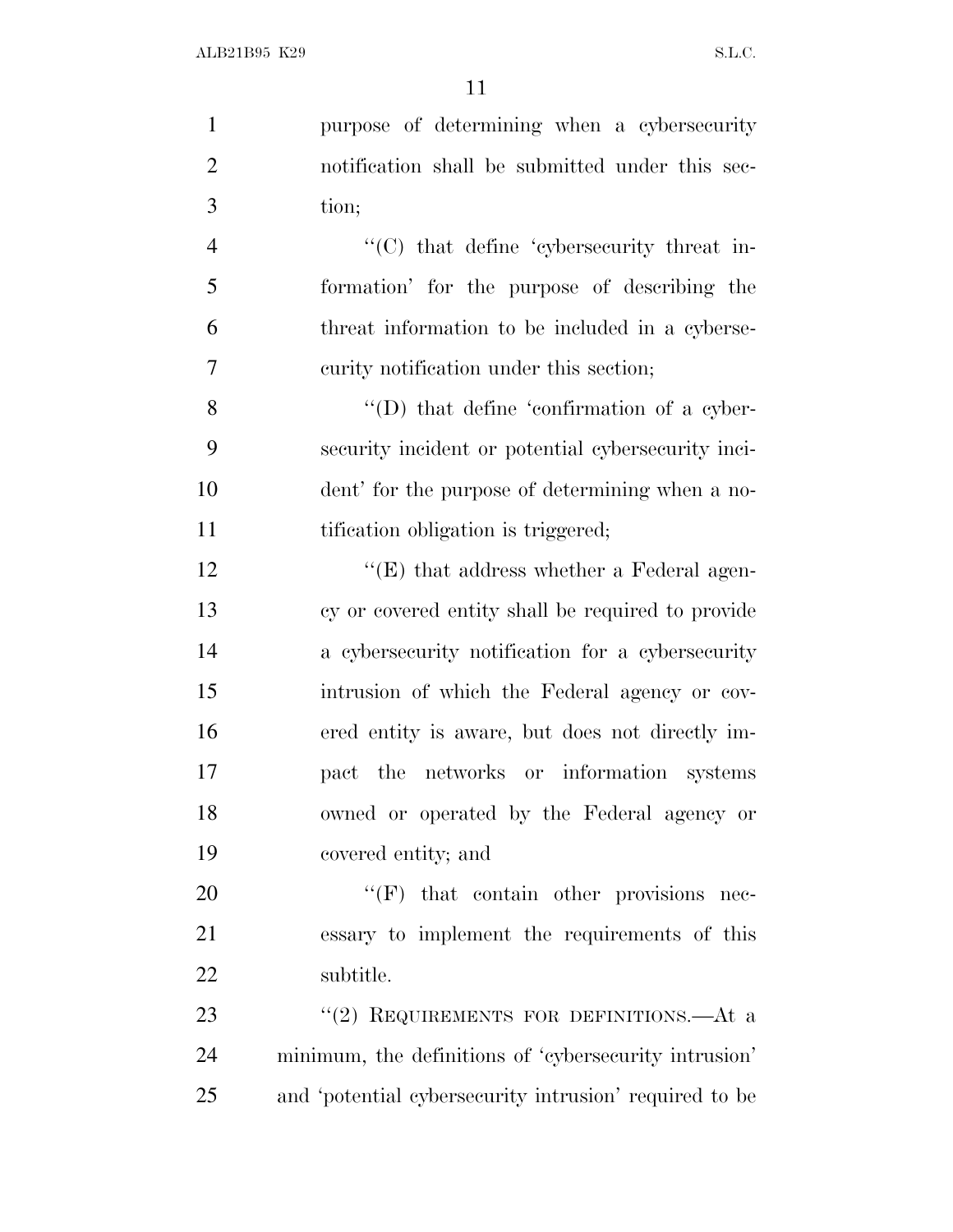| $\mathbf{1}$   | promulgated under paragraph $(1)(B)$ shall include a  |
|----------------|-------------------------------------------------------|
| $\overline{2}$ | cybersecurity intrusion, including an intrusion in-   |
| 3              | volving ransomware, that—                             |
| $\overline{4}$ | "(A) involves or is assessed to involve a             |
| 5              | nation-state;                                         |
| 6              | $\lq\lq$ involves or is assessed to involve an        |
| 7              | advanced persistent threat cyber actor;               |
| 8              | "(C) involves or is assessed to involve a             |
| 9              | transnational organized crime group (as defined       |
| 10             | in section 36 of the State Department Basic           |
| 11             | Authorities Act of 1956 (22 U.S.C. 2708));            |
| 12             | $\lq\lq$ (D) results, or has the potential to result, |
| 13             | in demonstrable harm to the national security         |
| 14             | interests, foreign relations, or economy of the       |
| 15             | United States or to the public confidence, civil      |
| 16             | liberties, or public health and safety of people      |
| 17             | in the United States;                                 |
| 18             | $\lq\lq(E)$ is or is likely to be of significant na-  |
| 19             | tional consequence; or                                |
| 20             | $\lq\lq(F)$ is identified by covered entities but     |
| 21             | affects, or has the potential to affect, agency       |
| 22             | systems.                                              |
| 23             | "(3) REQUIRED INFORMATION FOR CYBERSE-                |
| 24             | CURITY THREAT INFORMATION.-For purposes of            |
| 25             | the rules required to be promulgated under para-      |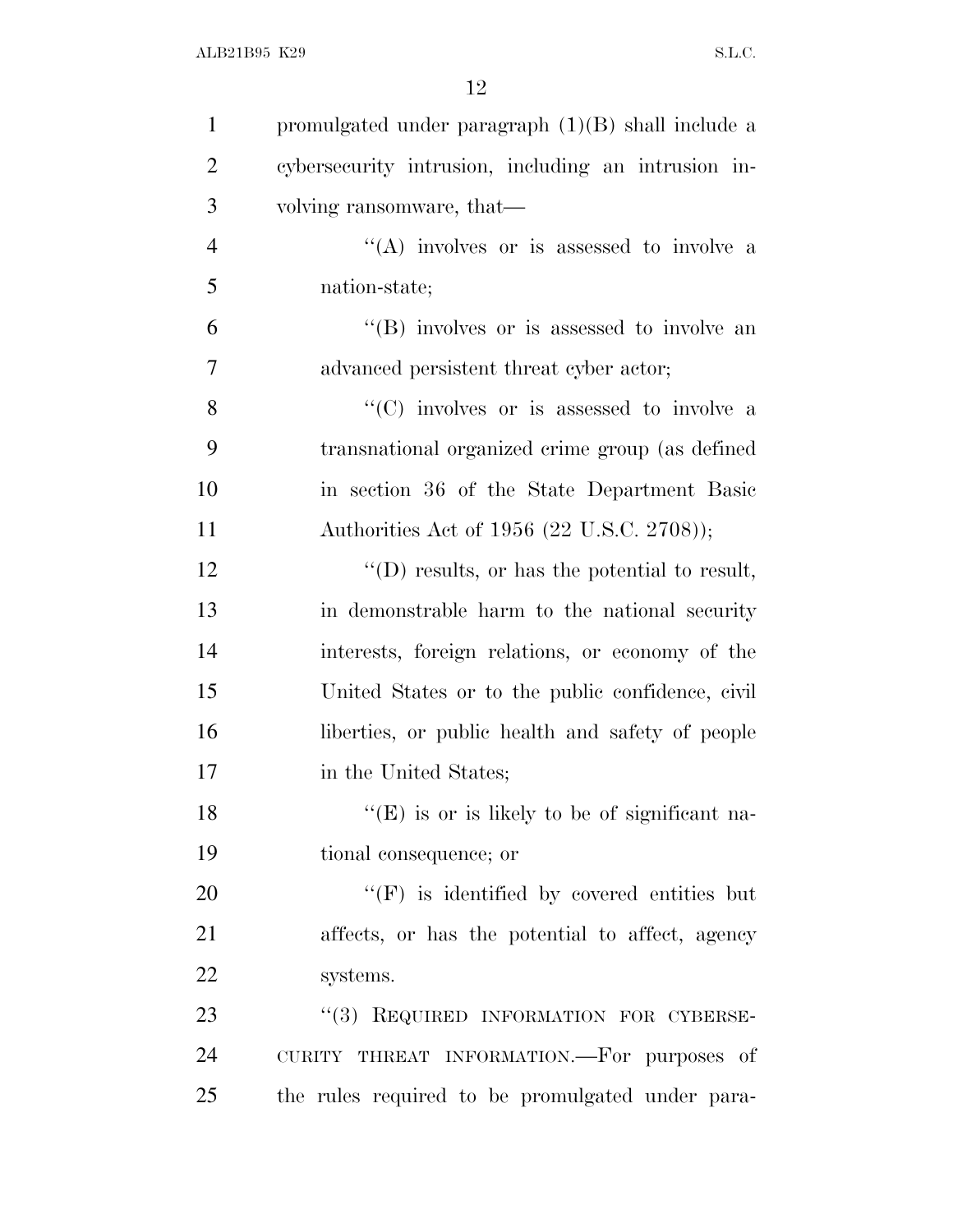| $\mathbf{1}$   | graph $(1)(B)$ , the cybersecurity threat information |
|----------------|-------------------------------------------------------|
| $\overline{2}$ | required to be included in a cybersecurity notifica-  |
| 3              | tion shall include, at a minimum—                     |
| $\overline{4}$ | "(A) a description of the cybersecurity in-           |
| 5              | trusion, including identification of the affected     |
| 6              | systems and networks that were, or are reason-        |
| 7              | ably believed to have been, accessed by a cyber       |
| 8              | actor, and the estimated dates of when such an        |
| 9              | intrusion is believed to have occurred;               |
| 10             | $\lq\lq$ (B) a description of the vulnerabilities le- |
| 11             | veraged, and tactics, techniques, and procedures      |
| 12             | used by the cyber actors to conduct the intru-        |
| 13             | sion;                                                 |
| 14             | "(C) any information that could reasonably            |
| 15             | help identify the cyber actor, such as internet       |
| 16             | protocol addresses, domain name service infor-        |
| 17             | mation, or samples of malicious software; and         |
| 18             | "(D) contact information, such as a tele-             |
| 19             | phone number or electronic mail address, that         |
| 20             | a Federal agency may use to contact the cov-          |
| 21             | ered entity, either directly or through an au-        |
| 22             | thorized agent of the covered entity; and             |
| 23             | $\lq\lq(E)$ actions taken to mitigate the intru-      |
| 24             | sion.                                                 |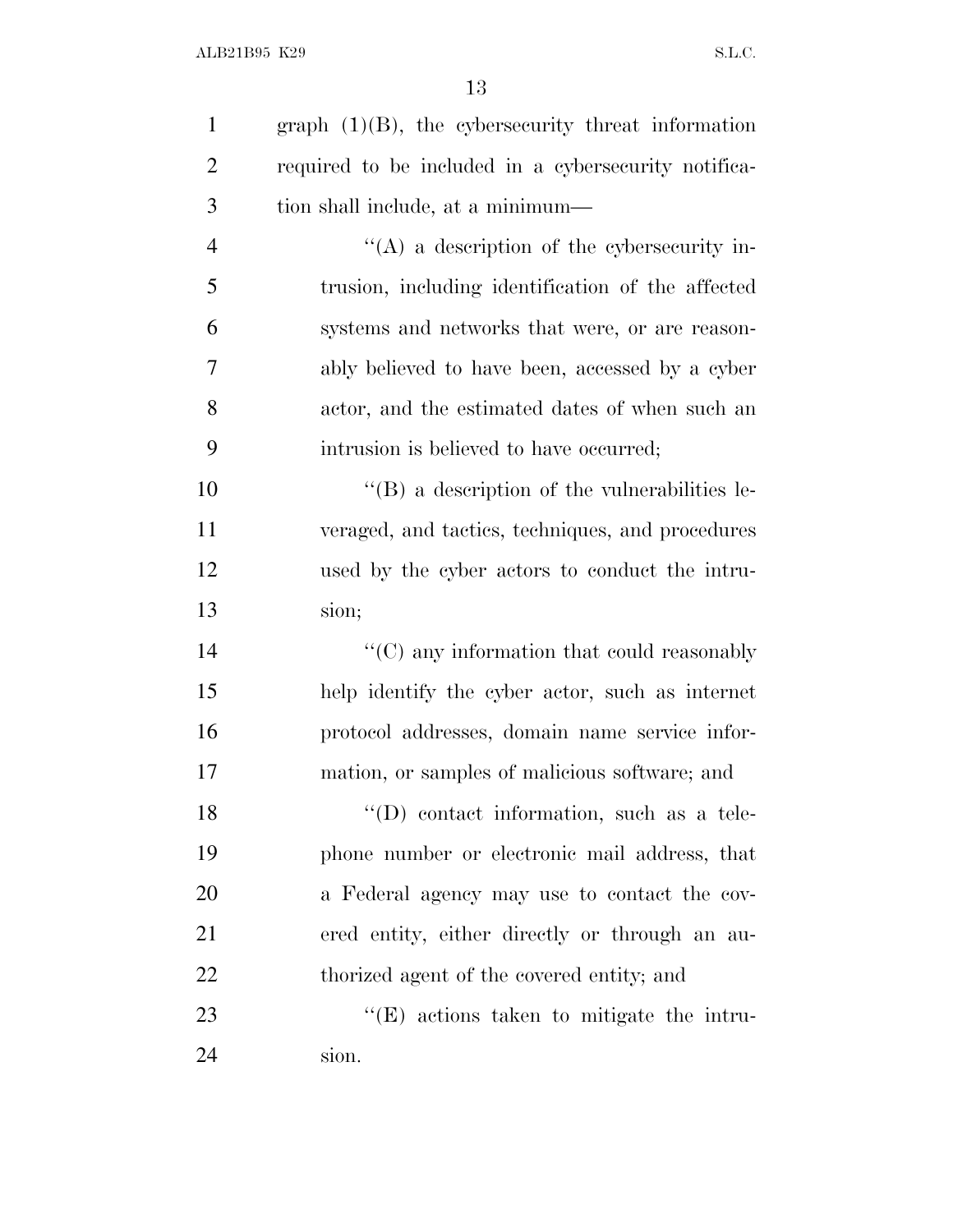1 "(4) REQUIRED CONSULTATION.—For purposes of the rules required to be promulgated under para- graph (1), the Secretary, acting through the Direc- tor, shall consult with appropriate private sector stakeholders, as determined by the Secretary, in co- ordination with the Director of National Intelligence, the Director of the Office of Management and Budg- et, the Secretary of Defense, and the National Cyber Director.

 ''(e) REQUIRED RESPONSE.—The Director shall de- velop and implement a process to respond to a Federal agency or covered entity that submits a cybersecurity noti- fication under subsection (a) not later than 2 business days after the date on which the notification is submitted, which shall notify the entity as to whether the Director requires further information about the cybersecurity intru-sion.

18 "(f) REQUIRED COORDINATION WITH SECTOR RISK MANAGEMENT OR OTHER REGULATORY AGENCIES.—The Secretary of Homeland Security, acting through the Di- rector, in coordination with the head of each Sector Risk Management Agency and other Federal agencies, as deter-mined appropriate by the Director, shall—

 ''(1) establish a set of reporting criteria for Sector Risk Management Agencies and other Fed-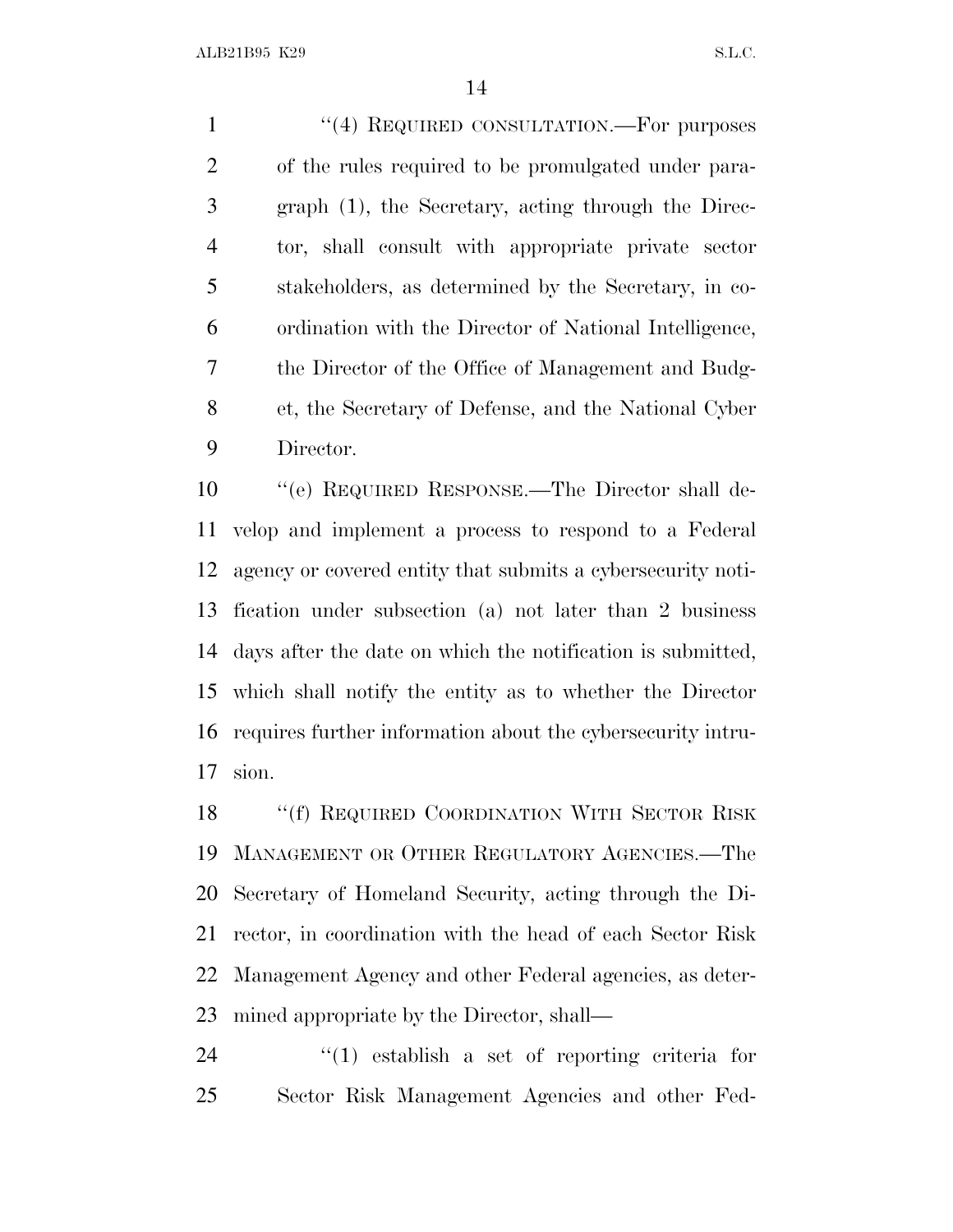eral agencies as identified by the Director to submit cybersecurity notifications regarding cybersecurity incidents affecting covered entities in their respective sectors or covered entities regulated by such Federal agencies to the Agency through the Cyber Intrusion Reporting Capabilities; and

 $7 \t$  (2) take steps to harmonize the criteria de- scribed in paragraph (1) with the regulatory report- ing requirements in effect on the date of enactment of this subtitle.

 ''(g) PROTECTION FROM LIABILITY.—No cause of action shall lie or be maintained in any court by any per- son or entity, other than the Federal Government pursu- ant to subsection (h) or any applicable law, against any covered entity due to the submission by that person or entity of a cybersecurity notification to the Agency through the Cyber Intrusion Reporting System, in con- formance with this subtitle and the rules promulgated under subsection (d), and any such action shall be prompt-ly dismissed.

21 "(h) ENFORCEMENT.

 $\frac{1}{2}$  (1) In GENERAL.—If, on the basis of any in- formation, the Director determines that a covered entity has violated, or is in violation of, the require-ments of this subtitle, including rules promulgated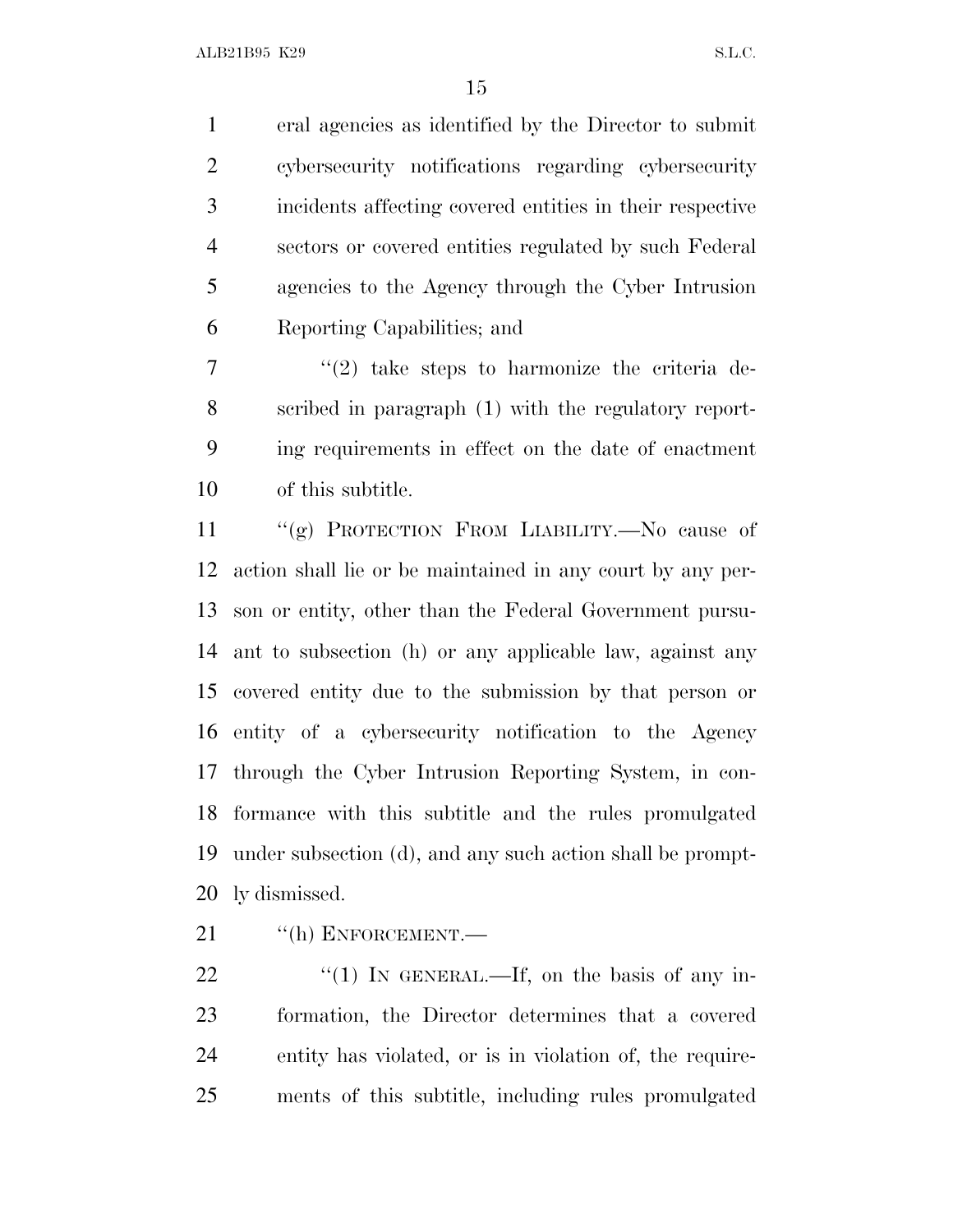under this subtitle, the Director may assess a civil penalty not to exceed 0.5 percent of the entity's gross revenue from the prior year for each day the violation continued or continues.

 ''(2) DETERMINATION OF AMOUNT.—The Di- rector shall have the authority to reduce or other- wise modify the civil penalties assessed under para- graph (1) and may take into account mitigating or aggravating factors, including the nature, cir- cumstances, extent, and gravity of the violations and, with respect to the covered entity, the covered entity's ability to pay, degree of culpability, and his-tory of prior violations.

 ''(3) PROCEDURES.—The Director shall estab- lish procedures for contesting civil penalties imposed under this section.

17 "(4) COVERED ENTITIES WITH FEDERAL GOV- ERNMENT CONTRACTS.—In addition to the penalties authorized under this subsection, if a covered entity with a Federal Government contract violates the re- quirements of this subtitle, including rules promul- gated under this subtitle, the Administrator of the General Services Administration may assess addi- tional available penalties, including removal from the Federal Contracting Schedule.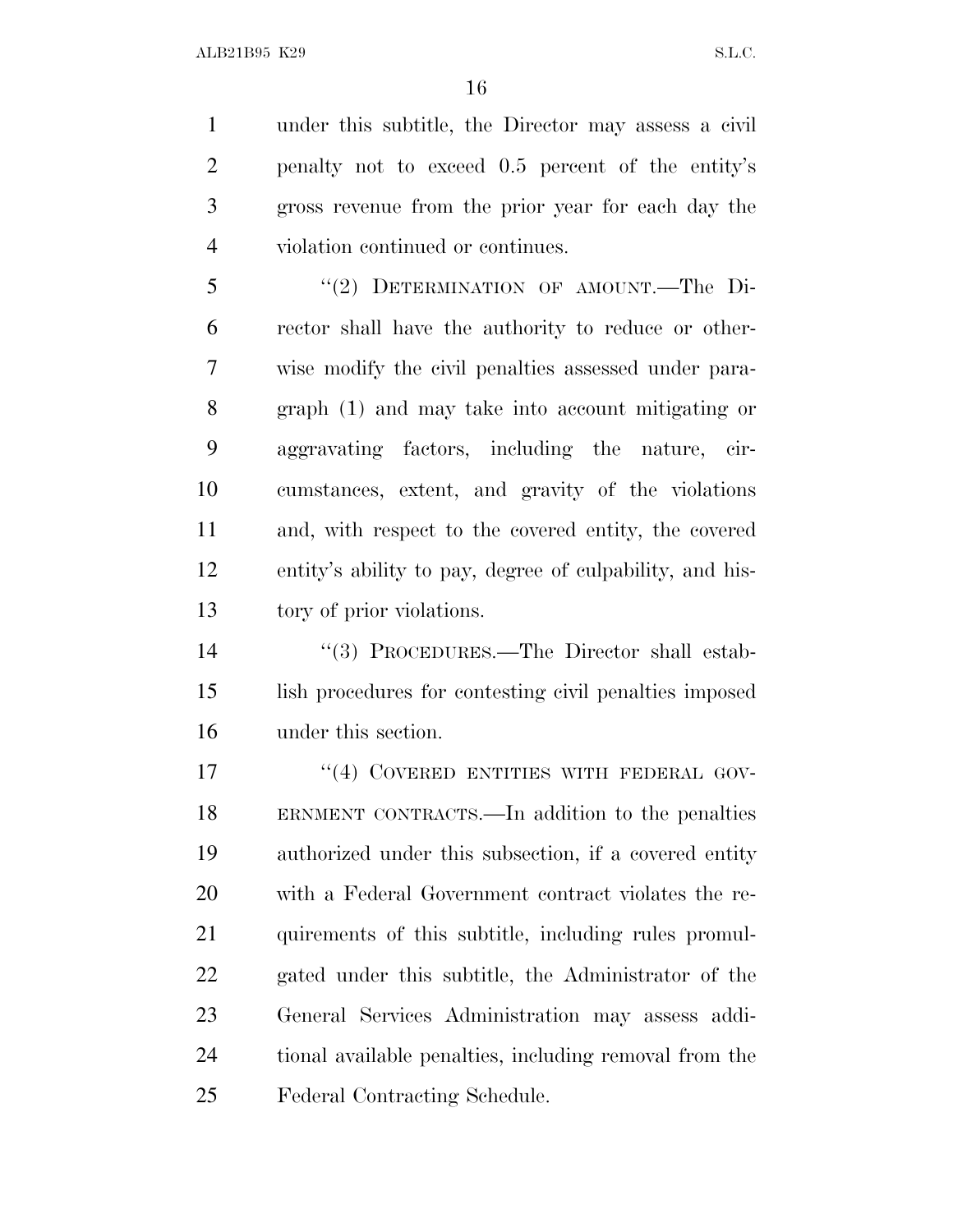1 ''(5) FEDERAL AGENCIES.—If a Federal agency violates the requirements of this subtitle, the viola- tion shall be referred to the Inspector General for the agency, and shall be treated by the Inspector General for the agency as a matter of urgent con-cern.

 ''(i) EXEMPTION.—All information collection activi- ties under sections 2232 and 2233 of this subtitle shall 9 be exempt from the requirements of sections  $3506(c)$ , 3507, 3508, and 3509 of title 44, United States Code (commonly known as the 'Paperwork Reduction Act').

12 "(j) RULE OF CONSTRUCTION.—Nothing in this sub- title shall be construed to supersede any reporting require- ments under subchapter I of chapter 35 of title 44, United States Code.

#### **''SEC. 2234. PRESERVATION OF INFORMATION.**

 ''(a) I<sup>N</sup> GENERAL.—Not later than 60 days after the date of enactment of this subtitle, the Secretary, acting through the Director, in coordination with the Director of the Office of Management and Budget, shall promulgate rules for data preservation standards and requirements for Federal agencies and covered entities to assist with cyber- security intrusion response and associated investigatory activities.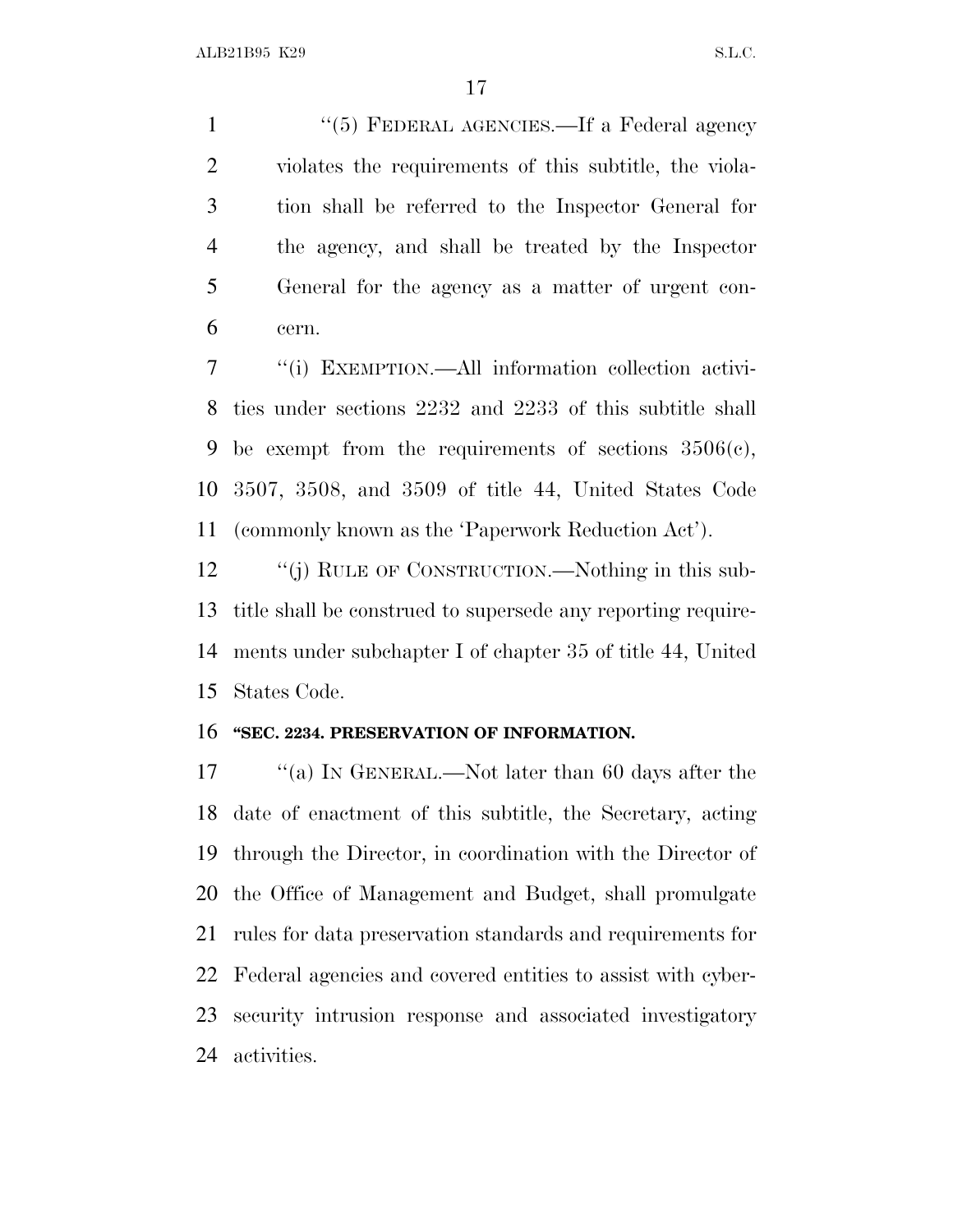''(b) MINIMUM REQUIREMENTS.—The rules for data preservation promulgated under subsection (a) shall re- quire, at a minimum, that a Federal agency or covered entity that submits a cybersecurity notification under this subtitle shall preserve all of the data designated for preser-vation under such rules.

**''SEC. 2235. ANALYSIS OF CYBERSECURITY NOTIFICATIONS.**

 $\frac{8}{(a)$  ANALYSIS.—

9 "(1) IN GENERAL.—The Secretary, acting through the Director, the Attorney General, and the Director of National Intelligence, shall jointly de- velop procedures for ensuring any cybersecurity noti- fication submitted to the System is promptly and ap-propriately analyzed to—

15 ''(A) determine the impact of the breach or intrusion on the national economy and national security;

18 ''(B) identify the potential source or sources of the breach or intrusion;

20  $\cdot$  (C) recommend actions to mitigate the 21 impact of the breach or intrusion; and

22  $\bullet$  (D) provide information on methods of securing the system or systems against future breaches or intrusions.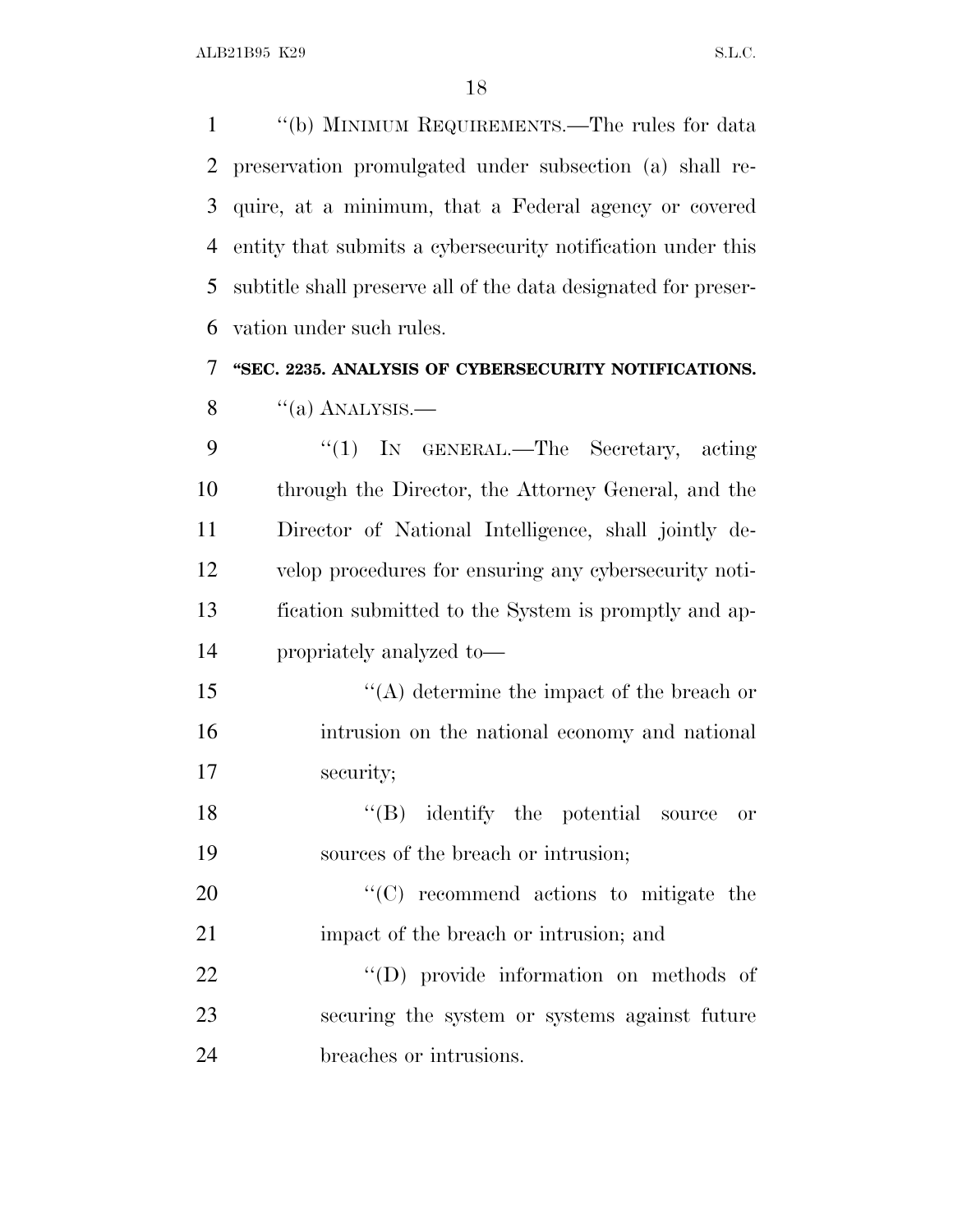1 "(2) REQUIREMENT.—The procedures required to be developed under paragraph (1) shall include criteria for when rapid analysis, notification, or pub-lic dissemination is required.

 ''(3) AUTHORITY.—The Secretary, acting through the Director, the Attorney General, and the Director of National Intelligence may each designate employees within each respective agency who may search intelligence and law enforcement information for cyber threat intelligence information with a na- tional security or public safety purpose, based on cy- bersecurity notifications received by the Agency through the Cyber Intrusion Reporting Capabilities, and consistent with the procedures developed under paragraph (1).

''(b) ANALYTIC PRODUCTION.—

17 "(1) In GENERAL.—Not less frequently than once every 30 days, the Secretary, acting through the Director, the Attorney General, and the Director of National Intelligence shall produce a joint cyber threat intelligence report that characterizes the cur- rent cyber threat picture facing Federal agencies and covered entities.

24 "(2) REQUIREMENTS.—Each report required to be produced under paragraph (1)—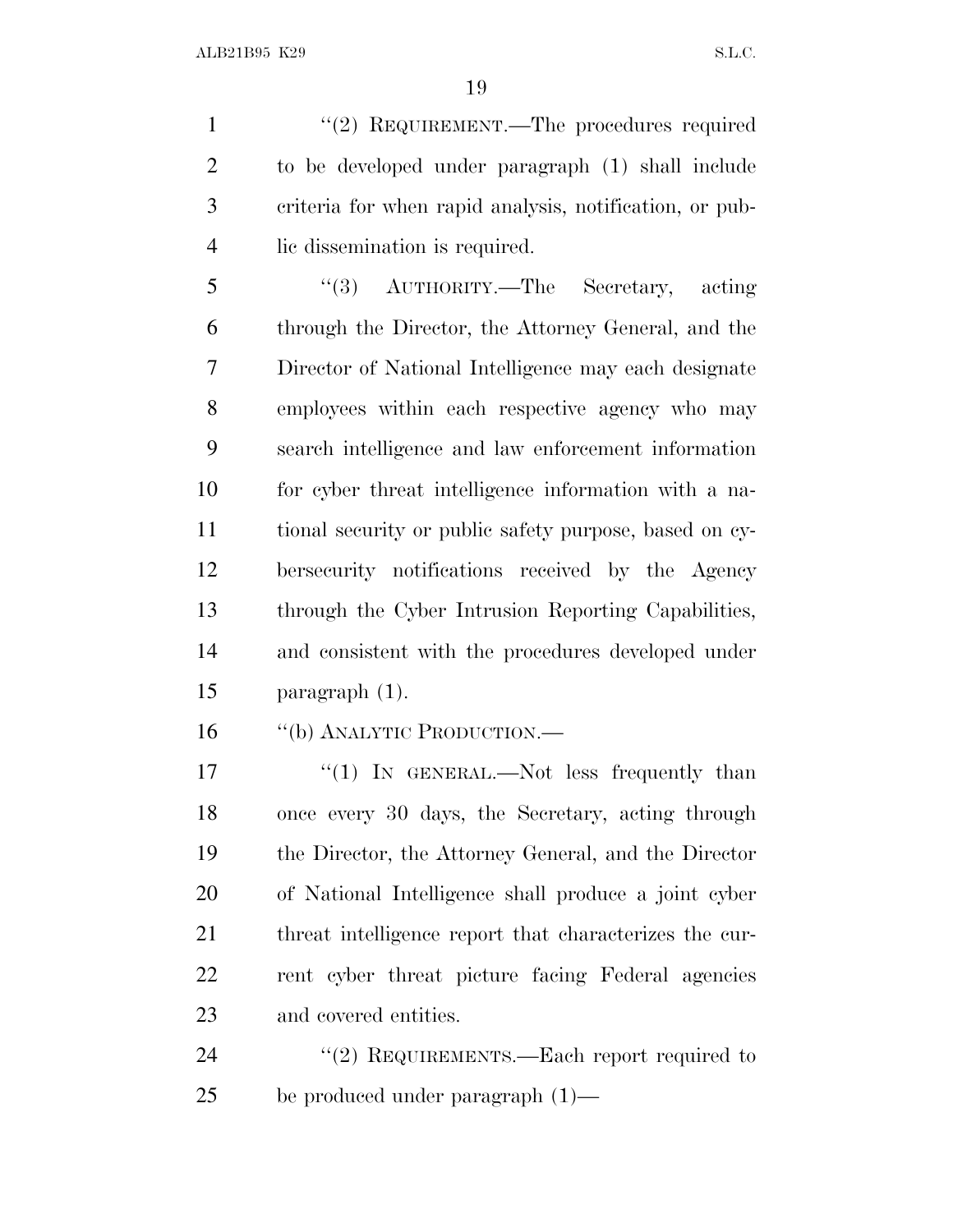| $\mathbf{1}$   | "(A) shall be in a form which may be                                                                                                                                                                                                                  |
|----------------|-------------------------------------------------------------------------------------------------------------------------------------------------------------------------------------------------------------------------------------------------------|
| $\overline{2}$ | made publicly available;                                                                                                                                                                                                                              |
| 3              | "(B) may include a classified annex, as                                                                                                                                                                                                               |
| $\overline{4}$ | necessary; and                                                                                                                                                                                                                                        |
| 5              | $\lq\lq$ (C) shall, to the maximum extent prac-                                                                                                                                                                                                       |
| 6              | tical, anonymize attribution information from                                                                                                                                                                                                         |
| 7              | cybersecurity notifications received through the                                                                                                                                                                                                      |
| 8              | Cyber Intrusion Reporting Capabilities.                                                                                                                                                                                                               |
| 9              | "(3) AUTHORITY TO DECLASSIFY.—The Direc-                                                                                                                                                                                                              |
| 10             | tor of National Intelligence may declassify any ana-                                                                                                                                                                                                  |
| 11             | lytic products, or portions thereof, produced under                                                                                                                                                                                                   |
| 12             | this section if such declassification is required to                                                                                                                                                                                                  |
| 13             | mitigate cyber threats facing the United States.".                                                                                                                                                                                                    |
| 14             | (b) TABLE OF CONTENTS.—The table of contents in                                                                                                                                                                                                       |
| 15             | section 1(b) of the Homeland Security Act of 2002 (Public                                                                                                                                                                                             |
| 16             | Law 107–296; 116 Stat. 2135) is amended by adding at                                                                                                                                                                                                  |
| 17             | the end the following:                                                                                                                                                                                                                                |
|                | "Subtitle C-Cybersecurity Intrusion Reporting Capabilities                                                                                                                                                                                            |
|                | "Sec. 2231. Definitions.<br>"Sec. 2232. Establishment of Cybersecurity Intrusion Reporting Capabilities.<br>"Sec. 2233. Required notifications.<br>"Sec. 2234. Preservation of information.<br>"Sec. 2235. Analysis of cybersecurity notifications.". |
| 18             | (c) TECHNICAL AND CONFORMING AMENDMENTS.—                                                                                                                                                                                                             |
| 19             | Section $2202(c)$ of the Homeland Security Act of $2002$                                                                                                                                                                                              |
| nn.            | $(P \text{ H } \Omega \cap P \text{ E} \Omega)$ :                                                                                                                                                                                                     |

(6 U.S.C. 652(c)) is amended—